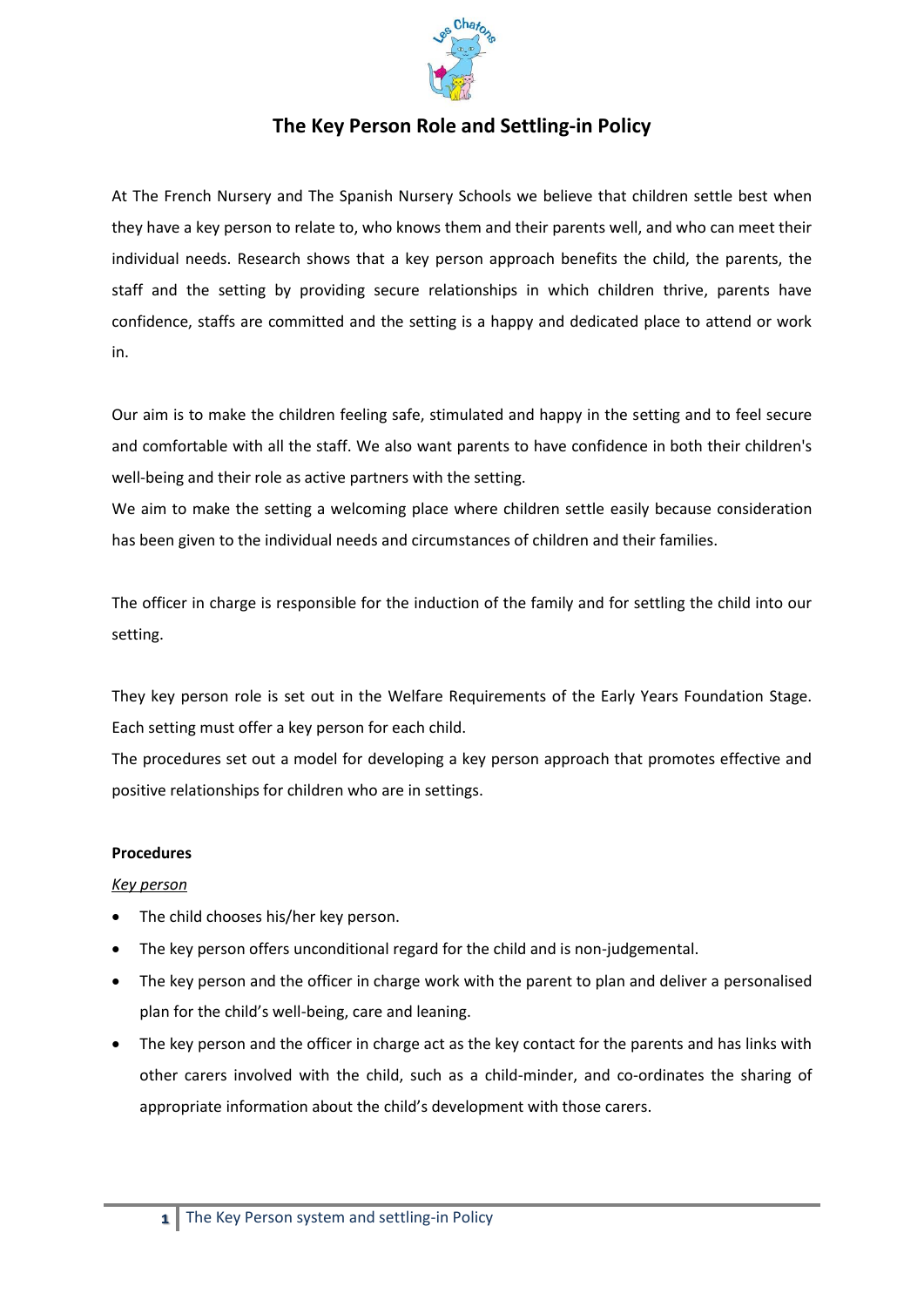- A key person is responsible for developmental records and for sharing information on a regular basis with the child's parents, to keep those records up-to-date, reflecting the full picture of the child in our setting and at home. This work is overlooked by the officer in charge.
- The key person encourages positive relationships between children in their key group, spending time with them as a group each day.
- The officer in charge acts as a back-up key person so the child and the parents have a key contact in the absence of the child's key person.
- We promote the role of the key person as the child's primary carer in our setting, and as the basis for establishing relationships with other staff and children.

## *Settling-in*

- Before children start to attend the setting parents are provided with information about our procedures including the settling-in.
- Before a child is enrolled, we provide opportunities for the child and their parents to visit the setting.
- The officer in charge welcomes and looks after the child and their parents at the child's first session and during the settling-in process.
- We use pre-start visits and the first session at which a child attends to explain and complete with the parents the child's registration records.
- The settling-in process is explained to the parents and we jointly decide on the best way to help the child to settle into the setting.
- We have an expectation that the parent, carer or close relative, will stay for most of the session during the first week, gradually taking time away from their child, increasing this as and when the child is able to cope.
- Younger children will take longer to settle in, as will children who have not previously spent time away from home. Children who have had a period of absence may also need their parent to be on hand to re-settle them.
- We judge a child to be settled when they have formed a relationship with their key person; for example the child looks for the key person on arrival, goes to them for comfort, and seems pleased to be with them. The child is also familiar with where things are and is pleased to see other children and participate in activities.
- When parents leave, we ask them to say goodbye to their child and explain that they will be coming back, and when.